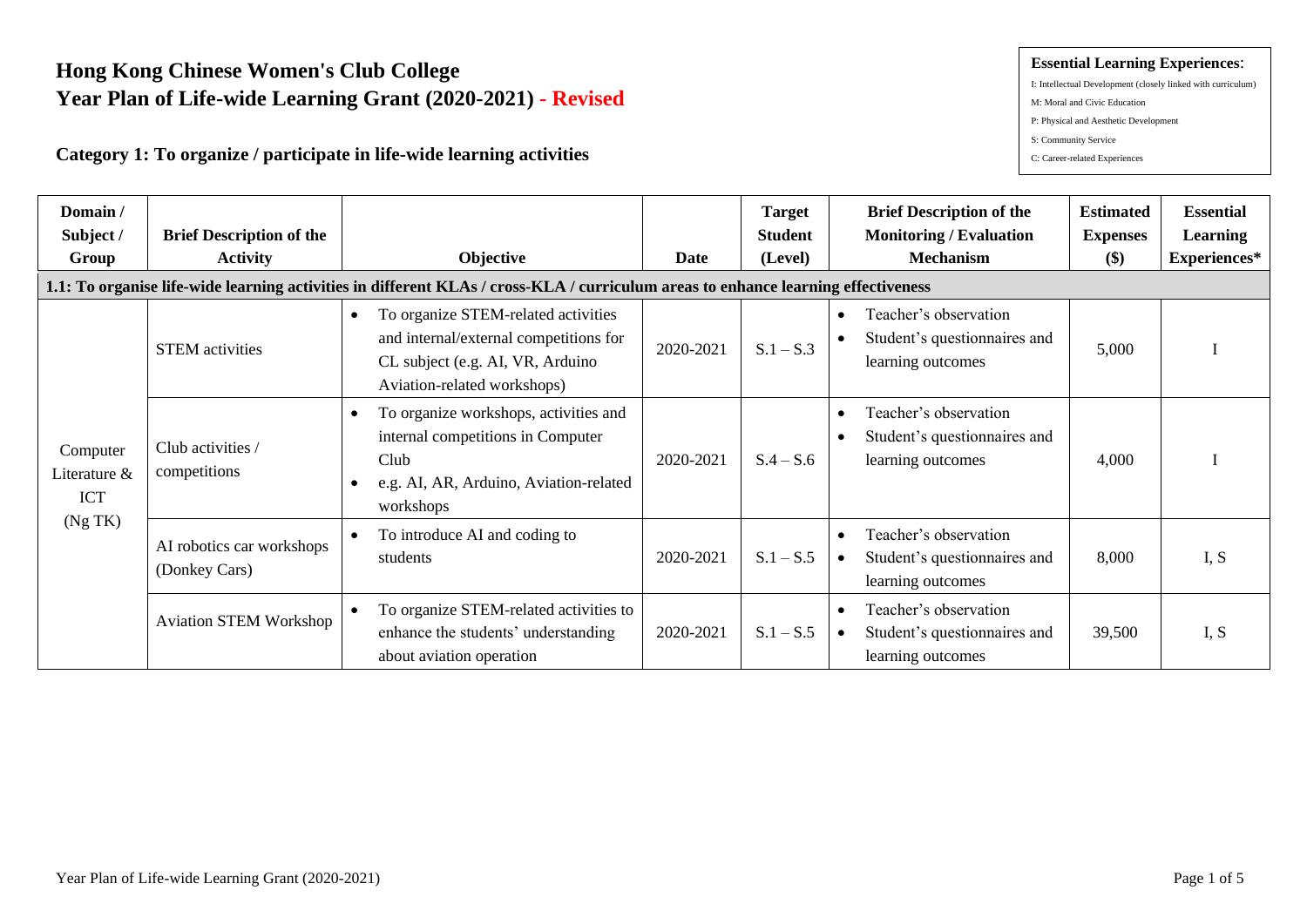|                                           | Engaging scholars and<br>professionals as speakers<br>in STEM seminars                                        | To enhance students' STEM-related<br>learning motivation and<br>determination.                                                                                                                                                                                                                    | 2020-2021  | $S.1 - S.6$<br>students        | Students' interests in STEM<br>$\bullet$<br>are enhanced;<br>Students' knowledge in<br>STEM-related subjects are<br>enhanced;<br>Students are able to handle<br>$\bullet$<br>contents of higher levels.                                                                    | 6,000  |      |
|-------------------------------------------|---------------------------------------------------------------------------------------------------------------|---------------------------------------------------------------------------------------------------------------------------------------------------------------------------------------------------------------------------------------------------------------------------------------------------|------------|--------------------------------|----------------------------------------------------------------------------------------------------------------------------------------------------------------------------------------------------------------------------------------------------------------------------|--------|------|
| <b>STEM</b><br>(Chan KW)                  | Application/registration<br>fees for STEM-related<br>programmes/external<br>competitions, e.g. PolyU<br>SSMC* | To encourage more medium and<br>$\bullet$<br>high achievers to participate in<br>STEM-related external competitions.<br>Students are able to handle contents<br>$\bullet$<br>of higher levels.<br>Students' STEM-related learning<br>$\bullet$<br>motivation and determination is<br>enhanced.    | Early 2021 | $S.4 - S.5$<br>students        | Results obtained in<br>$\bullet$<br>examinations and external<br>competitions.<br>To increase in the number<br>of students who participated<br>in elite programmes/<br>external competitions of<br>different levels especially<br>for high achievers, e.g.<br>PolyU SSMSC. | 5,000  |      |
|                                           | <b>STEM Activities/</b><br>Competitions<br>e.g. STEM adventure,<br>Rocket Car Program                         | To enhance students' STEM-related<br>$\bullet$<br>learning motivation and<br>determination.<br>To promote STEM education<br>To nurturing students' learning<br>interest, enhancing their creativity,<br>collaboration and problem solving<br>skills as well as developing their<br>innovativeness | 2020-2021  | S.1 / S.2 /<br>S.3<br>students | Students' interests in STEM<br>are enhanced;<br>Students' knowledge in<br>$\bullet$<br>STEM-related subjects are<br>enhanced;<br>Results obtained in external<br>$\bullet$<br>competitions.<br>Number of participants<br>$\bullet$                                         | 35,000 |      |
| <b>Visual Arts</b><br>(Wu WL/<br>Fong KT) | Digital Arts Workshop                                                                                         | To allow students to create their own<br>animation through the workshop                                                                                                                                                                                                                           | 2020-2021  | $S.1 - S.5$                    | Students' interests in digital<br>$\bullet$<br>arts are enhanced<br>Students' knowledge and<br>$\bullet$<br>skills in digital arts are<br>enhanced                                                                                                                         | 30,000 | I, P |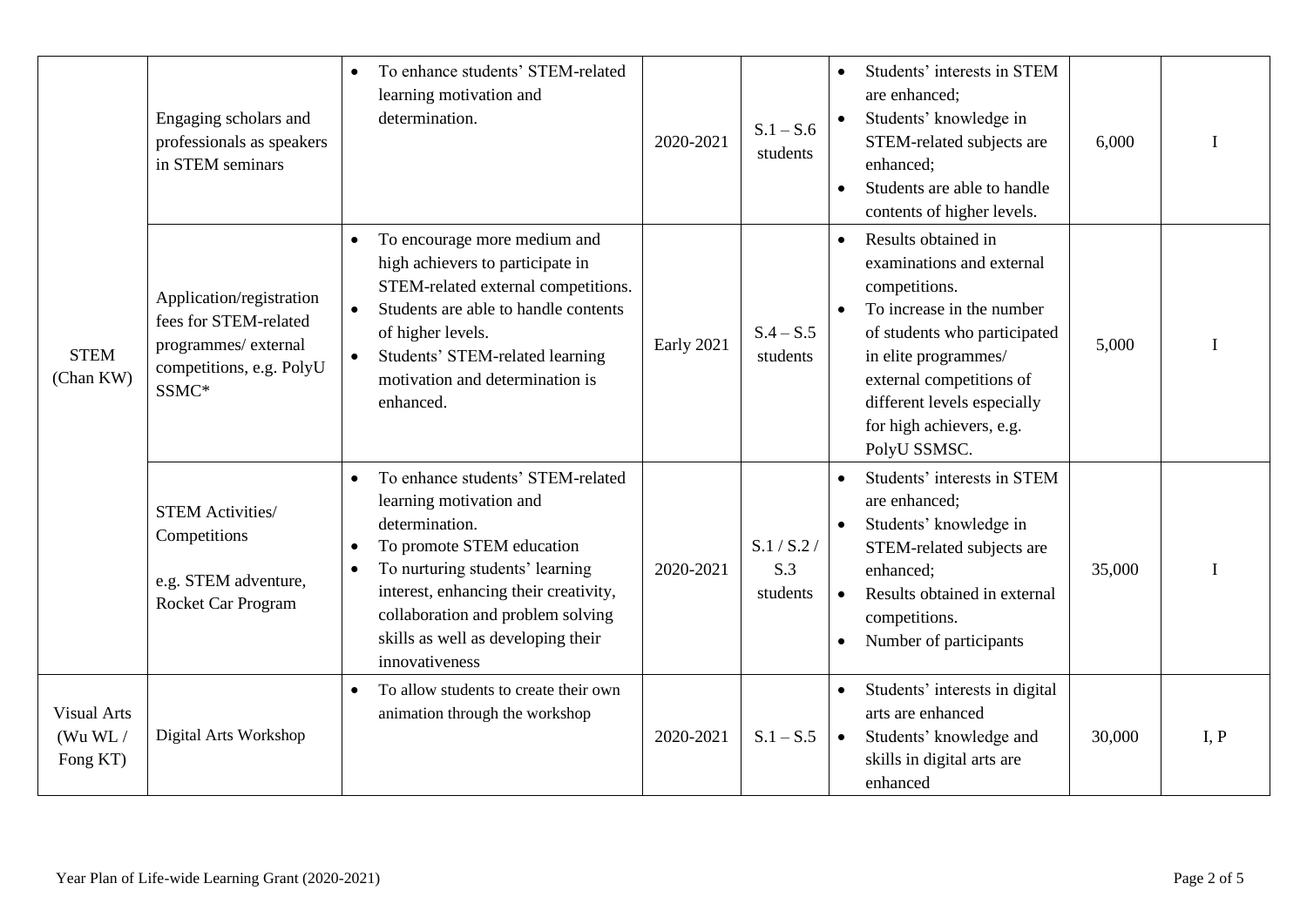| and attitudes                                   |                                                                                     |           | 1.2: To organise diversified life-wide learning activities to cater for students' interests and abilities for stretching students' potential and nurturing in students positive values |                        |                                       |                        |                                                                                                           |         |              |
|-------------------------------------------------|-------------------------------------------------------------------------------------|-----------|----------------------------------------------------------------------------------------------------------------------------------------------------------------------------------------|------------------------|---------------------------------------|------------------------|-----------------------------------------------------------------------------------------------------------|---------|--------------|
| Careers<br>(Lee YS)                             | Life-learning Activities &<br>Mentorship Programme                                  | $\bullet$ | To improve students' awareness of<br>their interests and abilities and to<br>encourage students to make and<br>implement their life plans.                                             | 2020-2021              | $S.1 - S.6$                           | $\bullet$              | Students' feedback and<br>comments<br>Student evaluation                                                  | 64,060  | $\mathsf{C}$ |
| Dance Group<br>(Chan LUY)                       | Subsidize tutor's<br>remuneration                                                   | $\bullet$ | To strive for a good result in Hong<br>Kong Schools Dance Festival                                                                                                                     | 2020-2021              | $S.1 - S.5$                           | $\bullet$              | Students' feedback and<br>comments<br>Results obtained in Hong Kong<br><b>Schools Dance Festival</b>      | 20,000  | ${\bf P}$    |
| Music                                           | Band & String Ensemble<br>tutor fee                                                 |           | To provide opportunities for<br>students to learn and enhance their<br>playing skills                                                                                                  | 2020-2021              | $S.1 - S.6$                           | $\bullet$              | To observe students'<br>performance during different<br>activities                                        | 125,500 | I, P, S      |
| (Kan CK)                                        | String & Music tutor fee                                                            |           | To provide opportunities for<br>students to learn and enhance their<br>playing skills                                                                                                  | 2020-2021              | $S.1 - S.6$                           | $\bullet$              | To observe students'<br>performance during different<br>activities                                        | 56,400  | I, P, S      |
| Badminton<br>Team<br>(Ng KW)                    | Enrichment training for<br>badminton team (boys<br>and girls team)                  |           | Elite students receive professional<br>coaching                                                                                                                                        | Sep 2020 -<br>Aug 2021 | $S.1 - S.6$                           | $\bullet$              | To observe students individual<br>skills and the results on inter-<br>school badminton competition.       | 50,000  | I, P         |
| Basketball &<br>Volleyball<br>Team<br>(Wong MY) | Enrichment training for<br>basketball & volleyball<br>team (boys and girls<br>team) |           | Elite students receive professional<br>coaching<br>$(\$40,000 \times 4$ teams)                                                                                                         | Sep 2020 -<br>Aug 2021 | $S.1 - S.6$                           | $\bullet$              | To observe students individual<br>skills and the results on inter-<br>school basketball competition.      | 160,000 | I, P         |
| <b>Table Tennis</b><br>Team<br>(Liu KP)         | Enrichment training for<br>table tennis team (boys<br>and girls team)               | $\bullet$ | Elite students receive professional<br>coaching                                                                                                                                        | Sep 2020 -<br>Aug 2021 | $S.1 - S.6$                           | $\bullet$              | To observe students individual<br>skills and the results on inter-<br>school table tennis<br>competition. | 26,000  | I, P         |
| Prefect's<br>Association<br>(Cheung LWY)        | S2-3 new prefects<br>training camp                                                  | $\bullet$ | To give training for new prefects in<br>developing their problem-solving<br>skills and building-up their<br>confidence in providing services in<br>school                              | 2020-2021              | $S.2 - S.3$<br><b>New</b><br>Prefects | $\bullet$<br>$\bullet$ | Students' feedback and<br>teachers' observation<br>Student evaluation                                     | 20,000  | M, S         |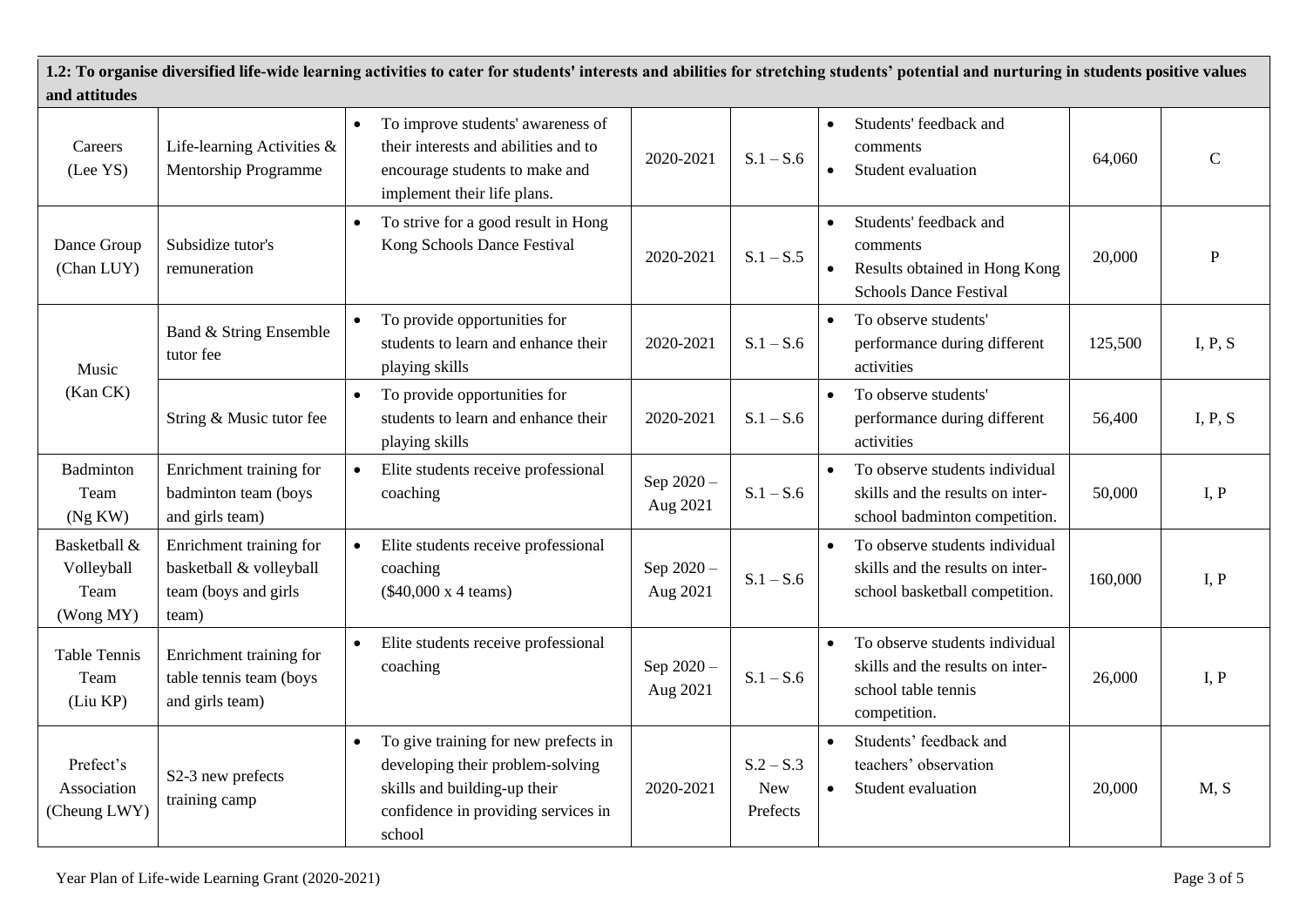# **Category 2: To procure equipment, consumables and learning resources for promoting life-wide Learning**

| Domain /<br>Subject / Group | <b>Item</b>                                 | <b>Purpose</b>                                                                                                                                                                     | <b>Estimated</b><br><b>Expenses</b><br>\$) |
|-----------------------------|---------------------------------------------|------------------------------------------------------------------------------------------------------------------------------------------------------------------------------------|--------------------------------------------|
| D&T                         | Computer Control Kits (Lego)                | To arouse students' interest in learning programming and making model for solving<br>problems                                                                                      | 6,000                                      |
| Geography                   | Equipment for field work                    | To facilitate the field work skills of the students                                                                                                                                | 8,010                                      |
|                             | <b>Purchase of Fitness Equipment</b>        | To provide various kind of fitness equipment to students and promote healthy lifestyle                                                                                             | 30,000                                     |
| PE                          | <b>Rowling Machines</b>                     | To provide various kind of sport facilities to students and promote healthy lifestyle                                                                                              | 47,600                                     |
|                             | <b>Floor Curling Sets</b>                   | To provide various kind of sport facilities to students and promote healthy lifestyle                                                                                              | 13,000                                     |
|                             | Arduino-based devices                       | To enhance students computational thinking with the use of Arduino devices                                                                                                         | 5,000                                      |
|                             | Animation hardware and software             | To allow students to explore the multimedia and design activities                                                                                                                  | 8,000                                      |
|                             | Equipment for external competitions         | To equip students with hardware/software to prepare in some external activities/<br>competitions                                                                                   | 5,000                                      |
|                             | Virtual reality software for VR Vive system | To enhance student learning in virtual reality<br>$\bullet$                                                                                                                        | 2,000                                      |
| <b>ICT</b>                  | STEM-related teaching materials             | To enrich students STEM-related learning<br>$\bullet$                                                                                                                              | 7,000                                      |
|                             | Temi AI chatbot                             | To learn App Inventor and work as virtual tour assistant with chatbot features<br>$\bullet$                                                                                        | 45,000                                     |
|                             | Robotics Coding Set                         | To allow students to learn Scratch<br>$\bullet$                                                                                                                                    | 46,000                                     |
|                             | VR camera                                   | To allow students making virtual tours<br>$\bullet$                                                                                                                                | 4,200                                      |
|                             | Donkey AI AutoGo robotic car                | To learn machine learning<br>$\bullet$                                                                                                                                             | 12,500                                     |
|                             | Musical instrument: Cello                   | To provide opportunities for students learning cello<br>$\bullet$                                                                                                                  | 14,800                                     |
|                             | <b>Chinese Instrument</b>                   | To provide instruments for students to learn Chinese instruments<br>$\bullet$                                                                                                      | 5,000                                      |
| Music                       | Clarinet & Oboe                             | Enhance students' skill of playing Clarinet & Oboe and upgrade the level of playing skill of<br>$\bullet$<br>the band                                                              | 70,000                                     |
|                             | iPad Pro & MacBook Pro                      | Equipping students with the skill of composing $\&$ arranging music and empower students<br>$\bullet$<br>with the ability of participating in different competitions and workshops | 116,000                                    |
| Physics                     | Equipment for External competition          | To purchase equipment necessary for external competitions                                                                                                                          | 5,000                                      |